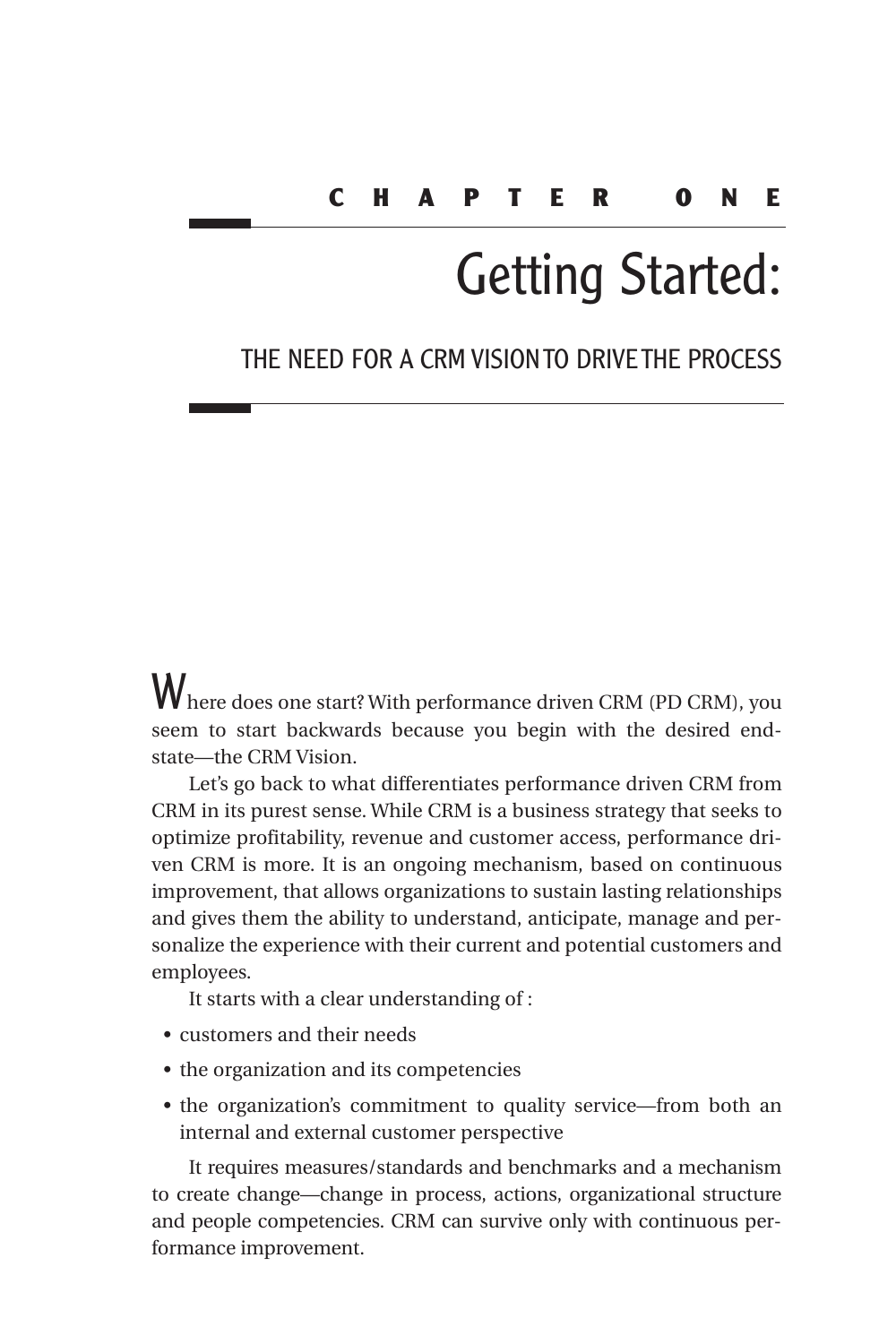There is no doubt that in today's business environment, it is becoming increasingly difficult to manage customer relationships profitably:

- Increasingly informed customers have more choice and are less loyal to their suppliers.
- New distribution channels and communication media mean that the customer interaction mix is more complex, difficult to integrate and potentially expensive.
- Delivery channels are increasingly complex.
- Numerous powerful technology enablers are now available but are expensive to implement, and historic returns are uncertain at best.
- Marketplaces and exchanges threaten to bring manufacturers closer to their customers—disintermediation.

These issues are widely recognized and, in response, most major organizations have initiatives under way ranging from sales force automation to web-enabled customer contact centers. These traditional CRM initiatives may be useful but they are definitely not performance driven CRM.

The initiatives described above are often tactical (like trying to make incremental changes quickly) rather than strategic or long term in nature. They are often responses to short-term customer or cost pressure rather than to long-term market drivers. For many organizations, it has proven difficult, if not impossible, to manage mutually beneficial relationships when:

- They are not able to measure the value of their customers.
- They lack insight into what their customers really need rather than what they think that they need.
- They have no strategic approach to how to treat different customers different ways.

The net result is that most organizations fail to target their limited resources at their most valuable customers. They fail to achieve a balance between customer value, the quality of the customer experience and the cost of delivering it. While there may be isolated examples of sales force automation or perhaps some enhanced desktop technology, there is a real risk that the individual initiatives do not fit with each other or with the organization's wider business strategy. The result is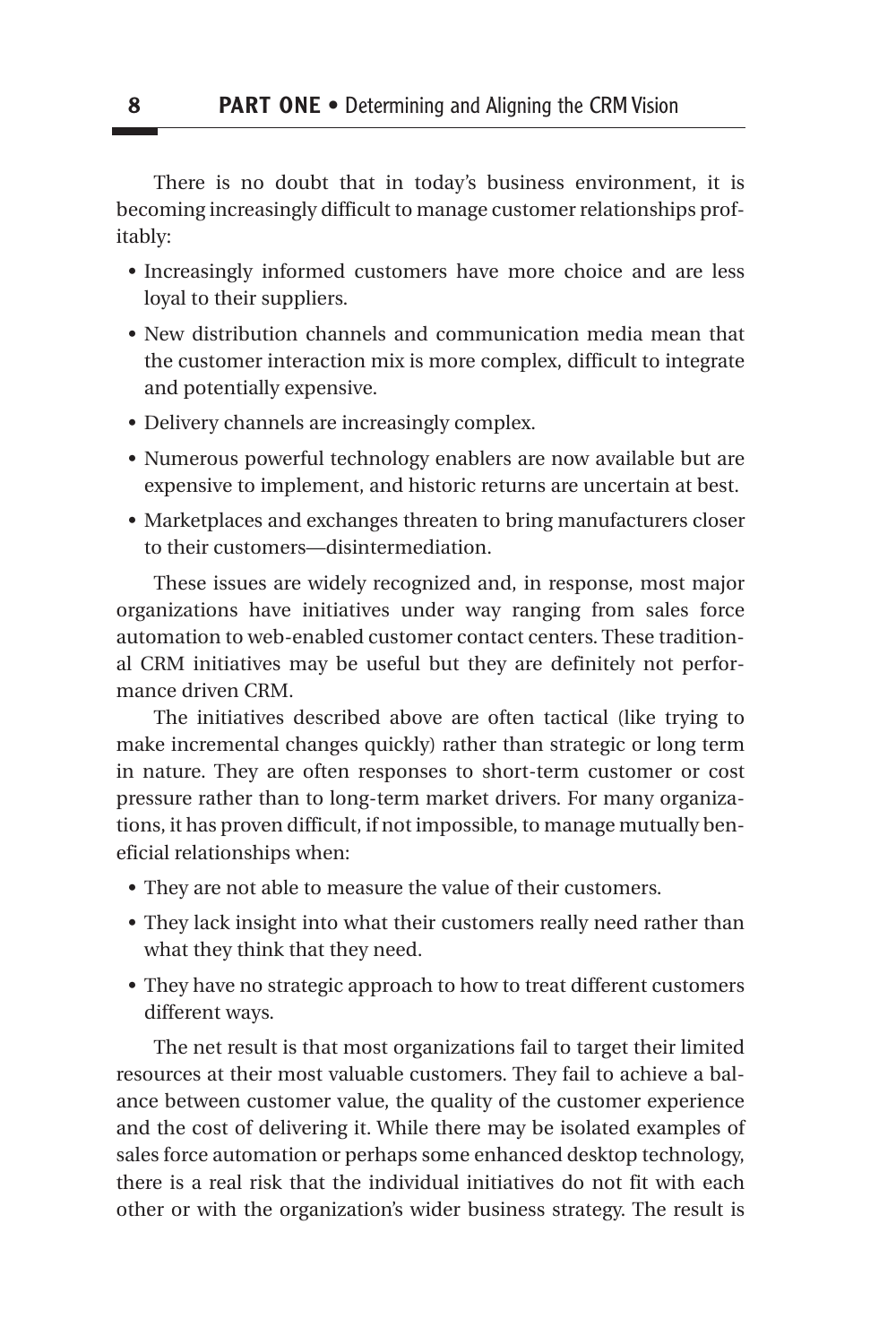wasted investment, duplicated effort, incompatible business solutions and an increasingly inconsistent customer experience.

There is therefore a compelling need for a CRM vision that addresses many of the issues with which organizations typically struggle:

- Which customers should you target?
- How can you deal with rapidly increasing channel fragmentation and media complexity to communicate with your customers?
- How should you balance quality of experience, cost to serve and profitability of the customer?
- What is the appropriate level of CRM integration for your business?
- What is customer "insight," and how do you get and use it?
- What should you do with unprofitable customers?

#### **DEFINITION**

Let's start with a definition. The vision can be structured in many ways. In fact, there are probably several hundred books on this subject alone. The following is a quick summary on vision—what it is, why you need one, and how to develop it.

The vision should include some basic components:

- a vision statement about the future of the business (you may have a five-year vision, but you will also want a subcomponent that directs the organization to what it can accomplish within a realistic time frame, say 18 months)
- a mission statement explaining how the organization expects to do business
- a core values statement (or sometimes called guiding principles) explaining what is essential to the accomplishment of the mission and the fulfillment of the vision
- a description of standards against which it dares to be measured (sometimes this takes the form of a Customer Bill of Rights, which we will talk about in more detail later. You can look for it in Chapter 5.)

More than any other document, this vision statement is a reference point for those within the organization (the internal customers) as well as those outside (your external customers) and is something around which the whole organization can rally. Without a strong commitment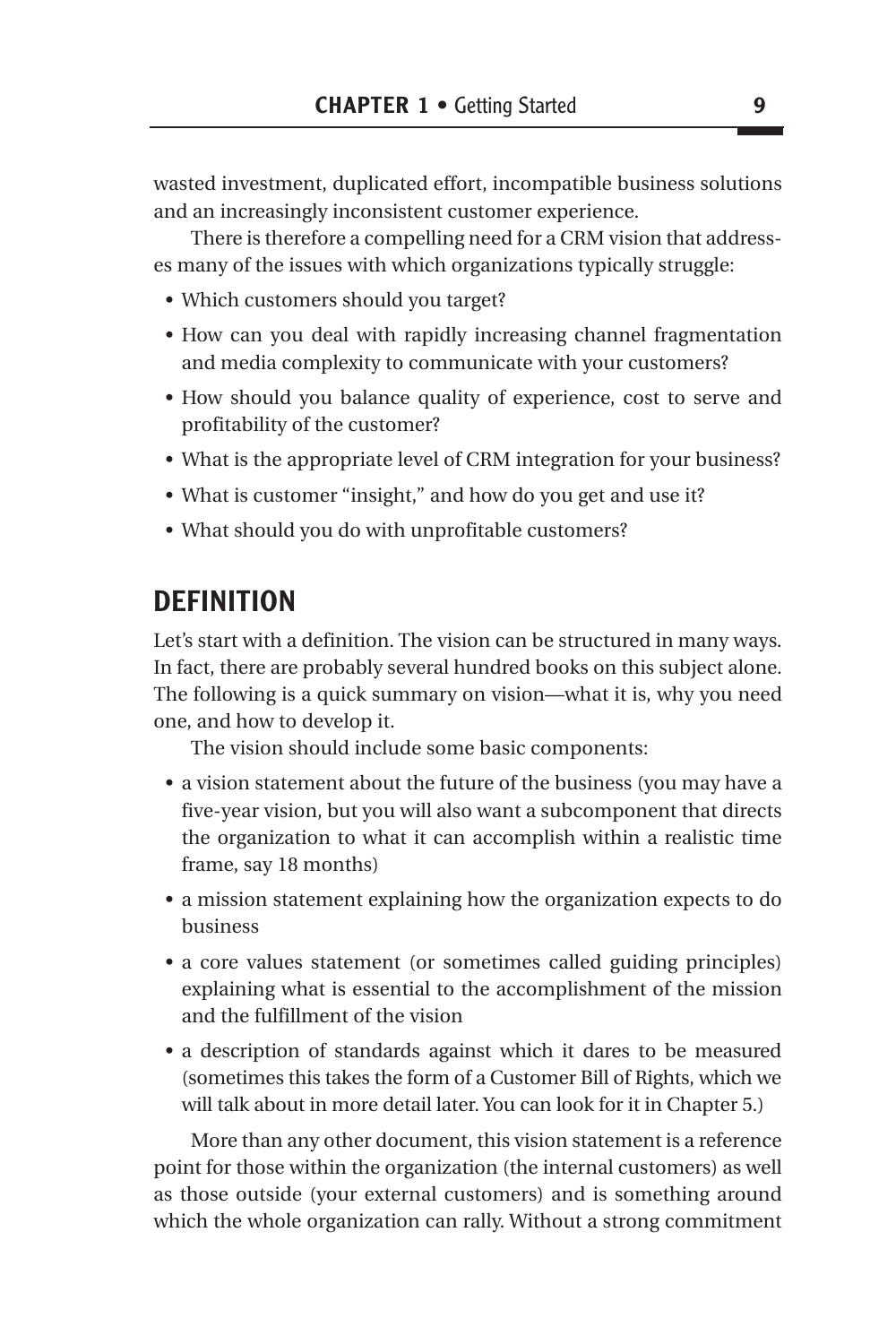to it, starting at the top, the organization will wander without purpose. Departmental silos will appear, isolating areas from one another, corporate investment may be misdirected and employees will become unfocused. And if this happens, the result might be staff turnover and suboptimal customer service and acceptable revenue and earnings growth. These are outlined in the chart below, but notice the focus on the customer (both internal and external) and the need for focus and direction.

| <b>Component</b>                          | <b>Key Questions</b>                                                               |
|-------------------------------------------|------------------------------------------------------------------------------------|
| <b>Business Vision</b>                    | What is our overriding goal and desired<br>future state?                           |
|                                           | What is our commitment to survival,<br>growth, profitability?                      |
|                                           | Why are we in business, and what<br>business are we in?                            |
|                                           | Should we be in a single operating<br>business or a diversified enterprise?        |
|                                           | If we opt for diversification, should our<br>lines of business be related or not?  |
| <b>Target Customers</b>                   | What markets do we want to target?                                                 |
| and Markets                               | Who should our customers be, and which<br>of their needs should we try to satisfy? |
| Geographic                                | What geographic area should we serve?                                              |
| Coverage                                  | Should we compete regionally, nationally,<br>multinationally or globally?          |
| <b>Principal Products</b><br>and Services | What range of products and services will<br>we offer?                              |
| Core Technologies                         | What kinds of technologies do we want to<br>be involved in?                        |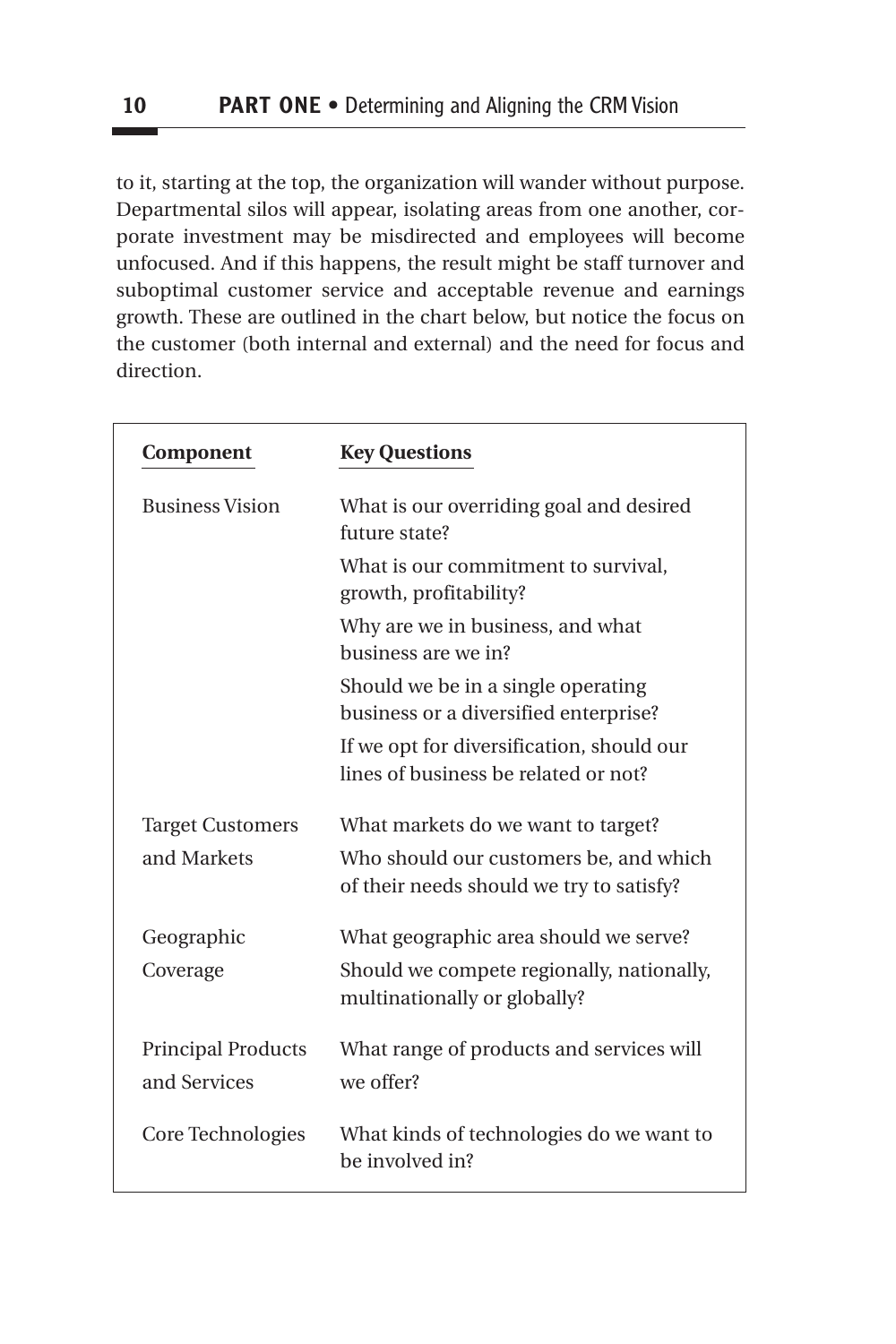| Advantage | Basis of Competitive What distinctive competencies will we<br>maintain relative to competitors?<br>What values will customers obtain from<br>buying our products and services? |
|-----------|--------------------------------------------------------------------------------------------------------------------------------------------------------------------------------|
| Values    | What key corporate values and shared<br>beliefs do we hold dear?                                                                                                               |

Here's one variation of this series of statements for a division of DuPont, its Global Services Business (GSB).

## **CASE STUDY**

# DuPont Global Services Business

DuPont is an industrial company with three main business segments: fibers and intermediates, specialty chemicals and materials and specialty plastics and films. The internal Global Services Business (GSB) was created to provide support to all strategic business units (SBU) and employs about 6,000 staff. The GSB provides over 50 service offerings, and each of these contains multiple subofferings.

According to Jim A. Sinex III, manager, Customer Care Services, DuPont Global Services Business, the challenge for Dupont was to create a vision and rallying point for its divisions given a desire to operate GSB like a service business, providing clients with integrated solutions from a customized array of fully competitive, demanddriven offerings priced at full operational cost plus renewal.

To support its business strategy and put its vision into action, it was necessary for the business unit to incorporate DuPont core values in all GSB activities and develop and sustain a preferred business partner relationship with clients. This was to ensure that GSB could evolve toward a service company culture (i.e., knowledge, human capital based). It was also necessary to continuously renew employee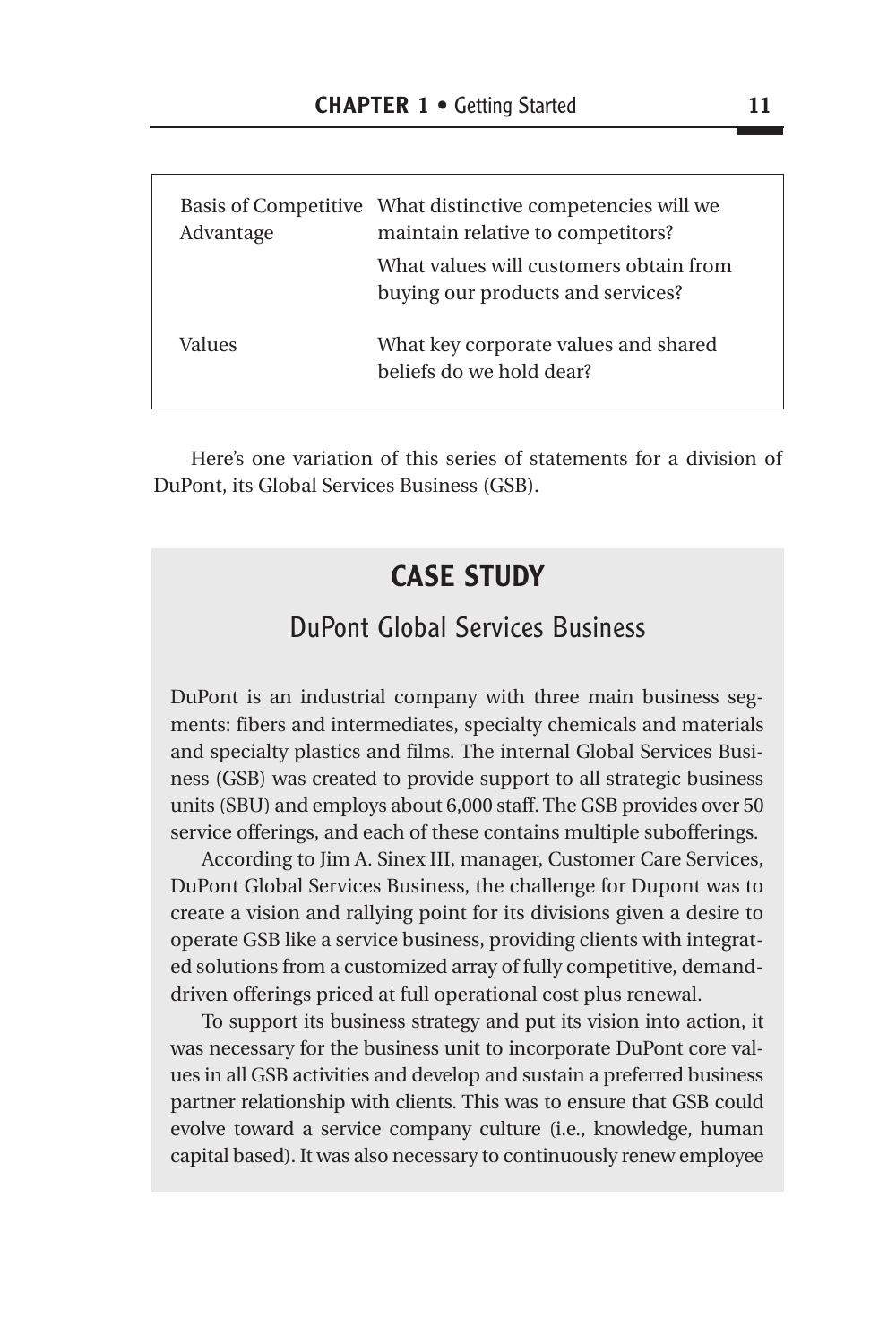capabilities/key competencies and GSB physical assets/IT infrastructure to sustain/improve the value added of its offerings and make the GSB an attractive place to work.

The challenge was that GSB had to operate as a demand-driven business, with a broad portfolio of offerings priced at full operational cost plus renewal. It was also necessary to continuously renew offerings to provide ever-increasing value to its clients based upon its increased understanding of their strategies and knowledge of the external environment. This led GSB to create and implement a robust company-wide performance improvement process, which allowed it to selectively seek profitable external business at market price. It also aggressively pursued integration, standardization, reengineering and other productivity improvement opportunities in all geographic regions within the GSB.

Using the framework described above, the following is the articulation of the GSB's CRM vision.

| Component                                 | <b>Key Answers</b>                                                                                                                                                                                                            |
|-------------------------------------------|-------------------------------------------------------------------------------------------------------------------------------------------------------------------------------------------------------------------------------|
| <b>Business Vision</b>                    | We will be recognized and sought out as a<br>premier integrated services business and<br><i>the</i> preferred partner to DuPont businesses.<br>In doing that, we will help DuPont busi-<br>nesses do business better.         |
| <b>Target Customers</b><br>and Markets    | All strategic business units (SBU) of<br>DuPont, globally.                                                                                                                                                                    |
| Geographic<br>Coverage                    | Global business units of DuPont                                                                                                                                                                                               |
| <b>Principal Products</b><br>and Services | The internal Global Services Business (GSB)<br>was created to provide support to all strate-<br>gic business units (SBU). The GSB provides<br>over 50 service offerings, and each offering<br>contains multiple subofferings. |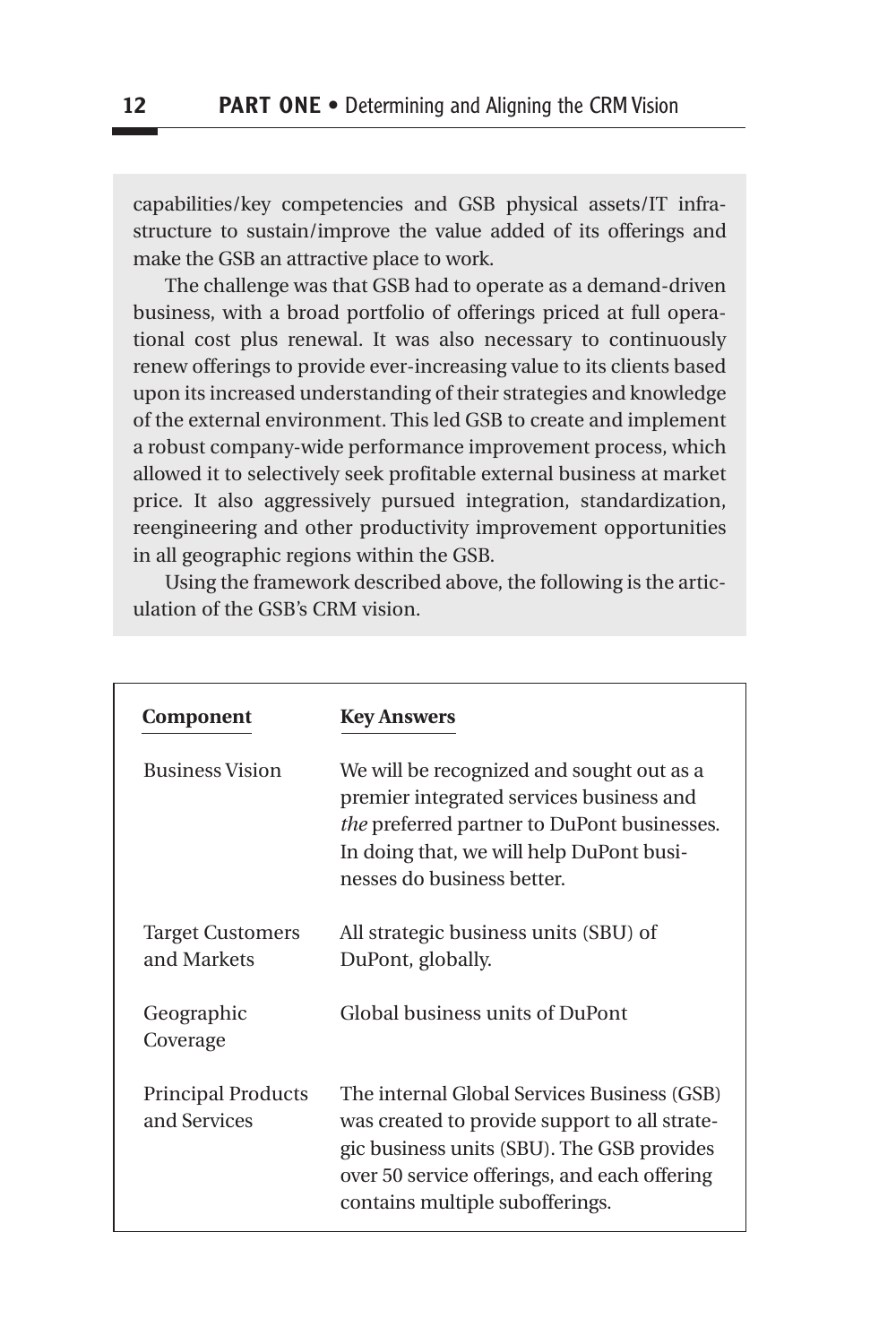| Core Technologies                        | n/a                                                                                                                                                                                                                                                                                                                                                                                                                                                                                                                                                                                                         |
|------------------------------------------|-------------------------------------------------------------------------------------------------------------------------------------------------------------------------------------------------------------------------------------------------------------------------------------------------------------------------------------------------------------------------------------------------------------------------------------------------------------------------------------------------------------------------------------------------------------------------------------------------------------|
| <b>Basis of Competitive</b><br>Advantage | The GSB will position itself for long-term<br>viability by defining and implementing<br>opportunities to improve the variability of<br>offerings and by addressing "for profit," for<br>"growth" and "third-party competition."<br>That is, it will ensure that it is more com-<br>petitively priced and adds more value (than<br>competitive third-party offerings). We will<br>price offerings to clients to cover all costs,<br>including sufficient funds to ensure renew-<br>al of offerings and supporting capabilities<br>and competencies and price offerings to<br>external customers at "market." |
|                                          | In addition, GSB will make all decisions<br>(e.g., offerings design and delivery,<br>resource allocations) to maximize value<br>creation for DuPont and its businesses<br>globally (versus any specific region or<br>offerings group) and build on strength of<br>existing client relationships by forming<br>effective, enduring client partnerships<br>based upon mutual dependency and<br>shared responsibility for results.                                                                                                                                                                             |
| Values                                   | • Foster a culture that recognizes and<br>rewards entrepreneurship, teamwork,<br>risk-taking, holistic and integrated<br>thinking, business results and client<br>satisfaction.<br>• Provide meaningful opportunities for                                                                                                                                                                                                                                                                                                                                                                                   |
|                                          | GSB employees to have a fulfilling career<br>in a successful DuPont business.<br>• Deliver all services on a demand-driven<br>basis and always deliver what we<br>promise.                                                                                                                                                                                                                                                                                                                                                                                                                                  |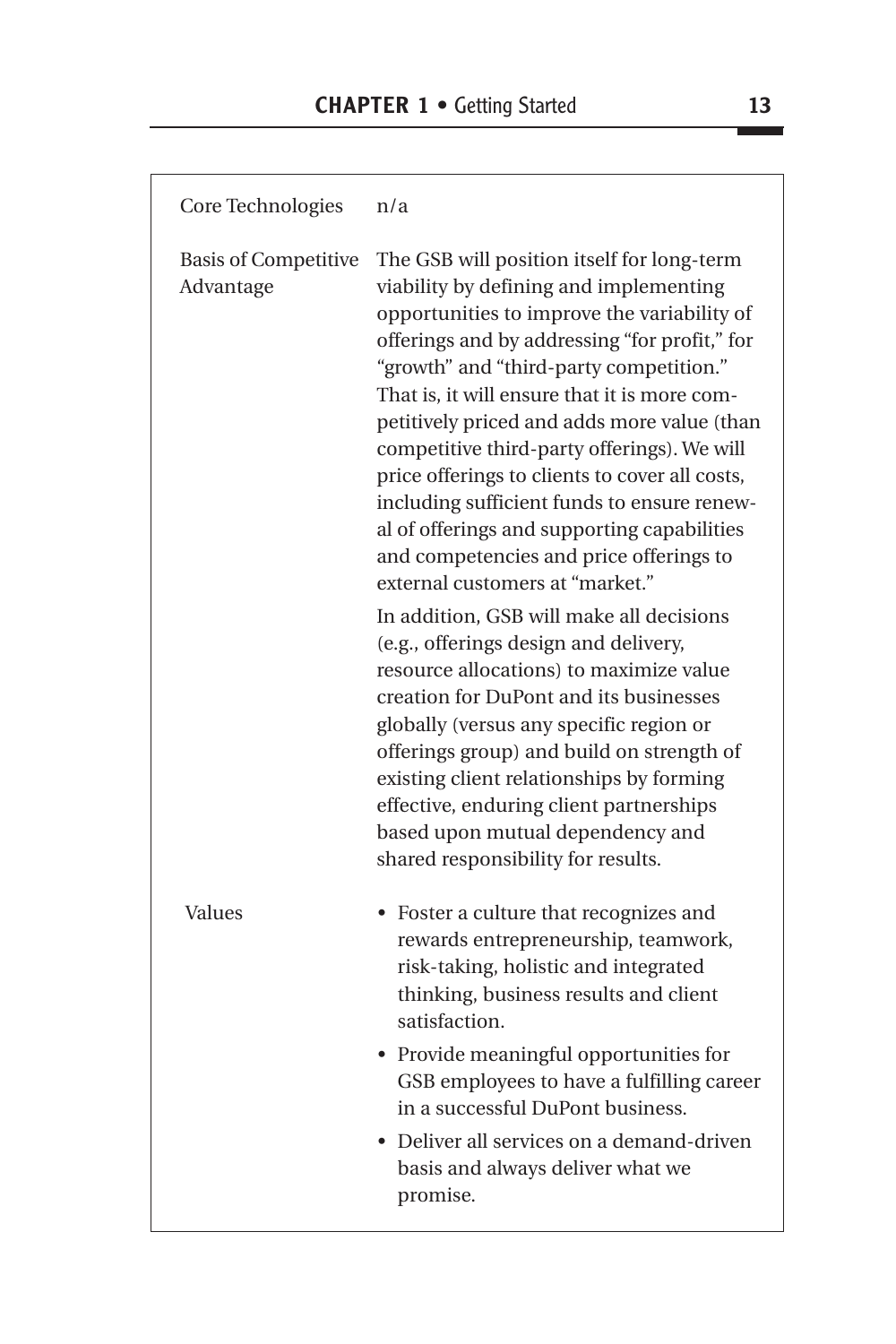| • Continuously renew our offerings in<br>anticipation of or response to client<br>needs.                                                                                                                                                                           |
|--------------------------------------------------------------------------------------------------------------------------------------------------------------------------------------------------------------------------------------------------------------------|
| • Be fully competitive with external ser-<br>vice options based upon overall value,<br>and take appropriate actions to address<br>any offerings that aren't competitive.                                                                                           |
| • Migrate to common global offerings<br>where appropriate while preserving<br>local offerings for unique needs.                                                                                                                                                    |
| • Leverage offerings across businesses<br>when supported by a strong business<br>case (e.g., Order-to-Cash, Requisition-to-<br>Pay, Process Design to Plant Operation).                                                                                            |
| • Systematically improve the business<br>value added of all aspects of the GSB<br>(e.g., offerings, work processes, IT<br>systems) based upon objective external<br>benchmarking, application of best prac-<br>tices and a clear understanding of client<br>needs. |
| • Utilize both client and employee feed-<br>back as a major factor in guiding our<br>behavior and offerings design and<br>delivery.                                                                                                                                |
| • Manage our performance against key<br>metrics and objectives using disciplined<br>business processes.                                                                                                                                                            |

DuPont was able not only to articulate, but also live these values to the benefit of its customer base—true CRM. How does an organization like DuPont do this, and what steps must be followed. Read on.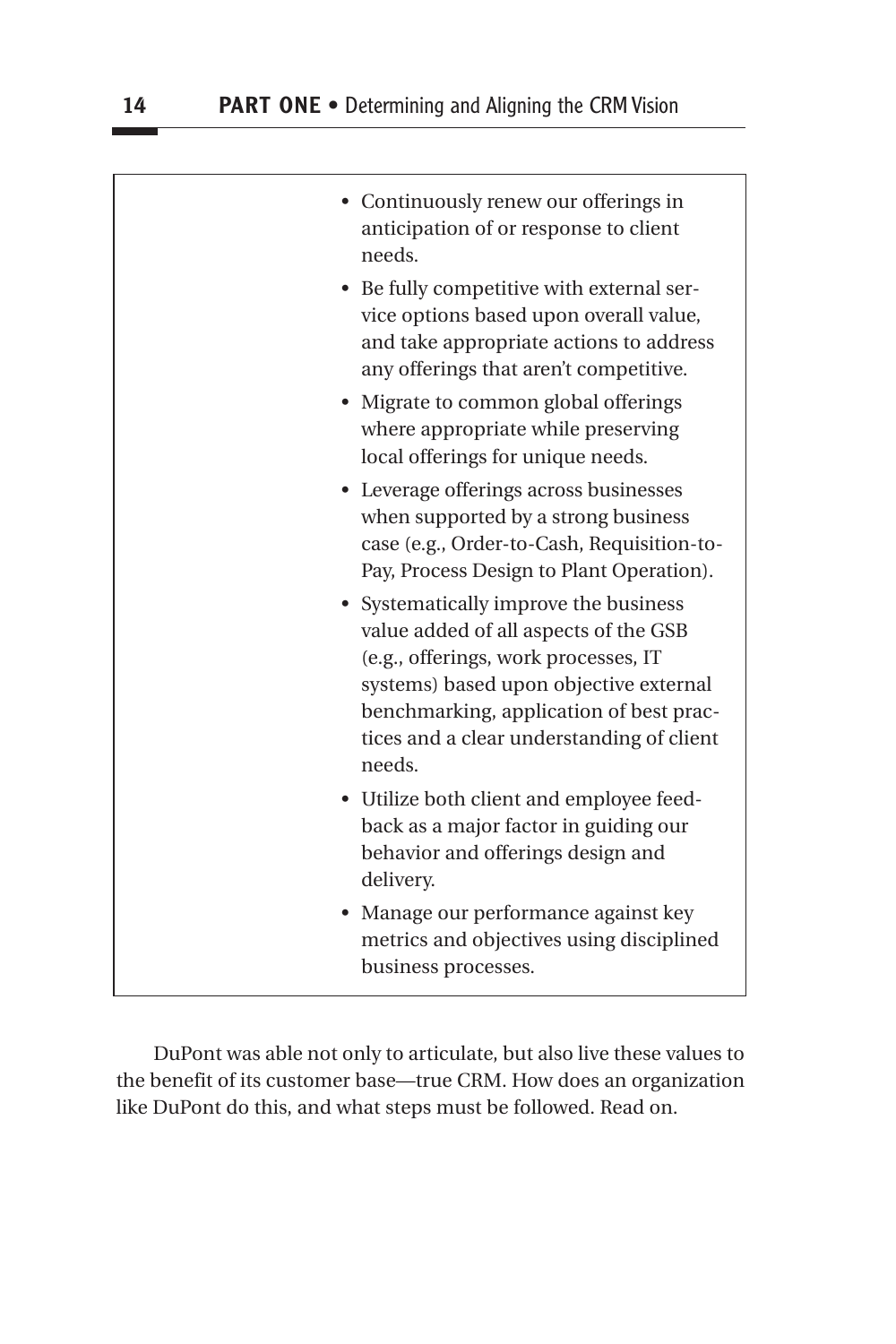#### **CREATING THE VISION**

First, a CRM vision cannot be created as a bottom-up initiative. It must be produced and fine-tuned by senior management and must be revisited, at a minimum, on a yearly basis. It must be compatible with your current and/or future customer base and for that reason, customerneeds research or environmental scanning must be done before you begin to prepare this statement. As it drives the alignment of resources of the organization (human, financial and physical), the heads of these divisions must be involved in the process.

Some find it helpful to begin with a template, or a copy of another organization's statement, to start the process and then pick and choose what they like. Others commence with a clean sheet of paper and do not wish to be influenced by what others have done. Both methods work well, as long as the ultimate objective is to produce a simple statement that is realistic and written in clear everyday language. It must be realistic and believable or it will not be followed.

Hammer out this statement and then polish it. It will probably take a few iterations before it is just right. Only then will it be ready to be communicated. This will not be an easy process. Organizations generally invest quite a bit of money to communicate this statement using posters, plaques and newsletters, to name a few methods—but perhaps they do not spend enough time explaining why the statement is important, how it will be used and how it will impact the organization as a whole. We have found that small focus groups or town halltype meetings are most effective forums for this. It is also important to walk through this with your customers, either through special meetings/forums or one-on-one sessions. Lastly, senior management, creators of this vision statement, must visibly show their support for it. They must walk the talk and demonstrate to employees that this statement truly guides the organization in its current and future direction. They must reward and motivate those that follow this practice and continuously show visible support in speeches and other communication vehicles.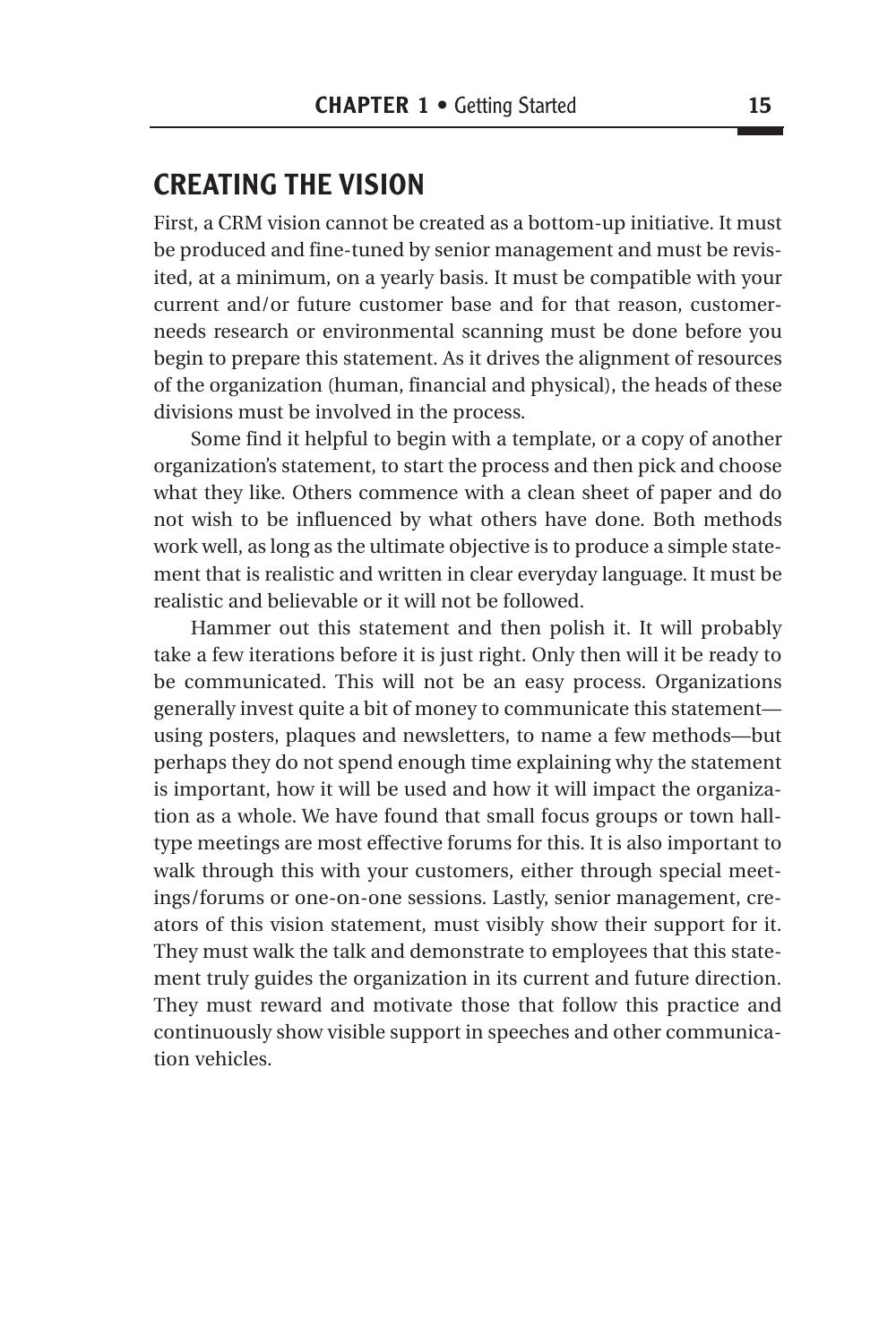#### **GETTING STARTED**

In building a CRM vision, there are four key phases that must be considered:

- 1. Assess Current Business Context
- 2. Create the Strawman Vision
- 3. Build the Business Case
- 4. Prioritize, Plan and Transform

#### 1. Assess Current Business Context

One of the first steps in the process is to examine both the external market and competitive environment. Within that context, the organization's current business strategies and competencies must be assessed. Is the organization capable of addressing customer needs, and if not, how large is the gap? This will help with the early definition of the current customer segments, relationships and profitability set against the external CRM landscape.

In this phase, it is important to assess the organization's currently articulated customer strategy (not necessarily its CRM strategy), its competitive environment and existing market segmentation. Unfortunately, most organizations have little appetite for this stage. They really do not want to look at where they are now and establish the baseline. They prefer to get on with it and implement some technology—quickly. This is why the assessment is usually rushed. That is a serious mistake. This phase should be based heavily on extracting information from existing data sources, company information and research. That is then augmented through internal interviews and workshops with senior management of the organization, which in addition to providing market and competitive information, also provides insight regarding management expectations, strategic priorities, level of commitment and a management view of how the organization is able to optimize the customer experience. All formal and informal statements of future intent should be captured and recorded because, although these are not reported at this stage, they are an important input to the executive visioning phase of the project.

One key element, and this will be expanded upon in the next section of this book, is the need to conduct a voice of the customer (VoC) survey to obtain a quick view of the customer experience from his or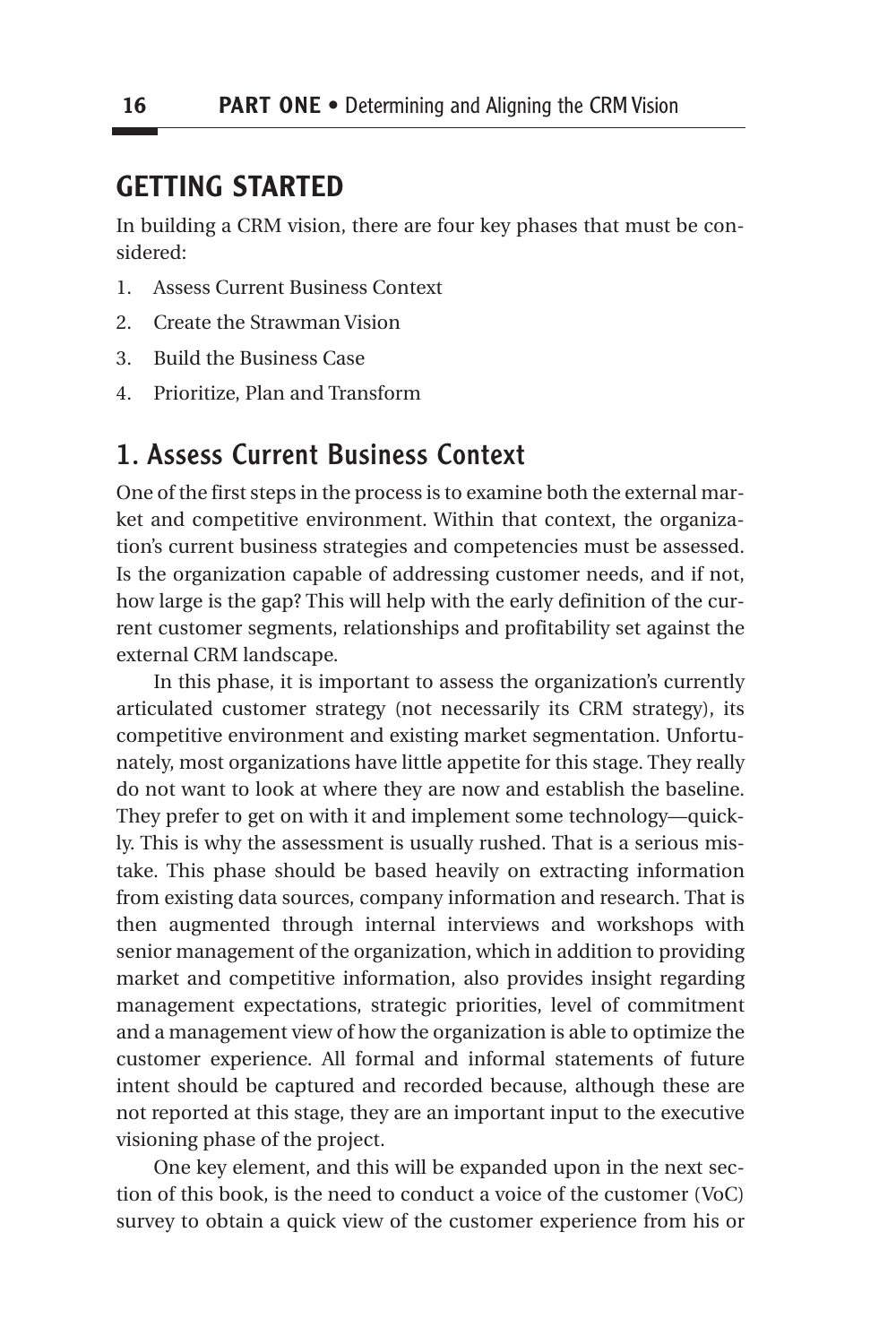her perspective. Experience shows that it is likely to be a daunting task since it involves setting up interviews with senior managers in client organizations. It therefore needs to be set up as soon as possible after mobilization. A critical success criterion for the VoC survey and analysis is consistency of interview approach to provide comparable feedback. In other words, all interviewers should use the same interview guide and have the same degree of objectivity. VoC surveys are therefore most successful if they are conducted by trained outside consultants, and not by corporate employees.

It is important to keep the data gathering and analysis focused on issues with a significant impact on CRM in order to ensure that the team can complete a robust, fact-based analysis in the time available. Keep the following in mind throughout this phase:

- What are the organization's current CRM practices?
- Are CRM-related business objectives and strategies understood throughout the organization?
- What are the business and management requirements and constraints with regards to CRM? Are all customers to be treated in a similar fashion, or are some customers more valuable than others ?
- Does senior management understand the competitive environment?
- What are the key business drivers that may change the CRM landscape that the company is operating in?

Your analysis should allow you to address the following:

- Environmental drivers, external influences for CRM
	- external environmental forces
	- expected impact of changes in external environmental forces
	- how the organization operates under and reacts to external forces
	- organizational enablers and inhibitors of change

– issues and opportunities associated with external environmental forces in the context of its ability to react to external forces

- Corporate and functional level strategies as they link to CRM and current operating plans
	- current customer segmentation
	- the organization's understanding of customer requirements
	- current CRM measures of performance
	- customer drivers of value from the perspective of the organization
	- current vision, mission, operating plans and budget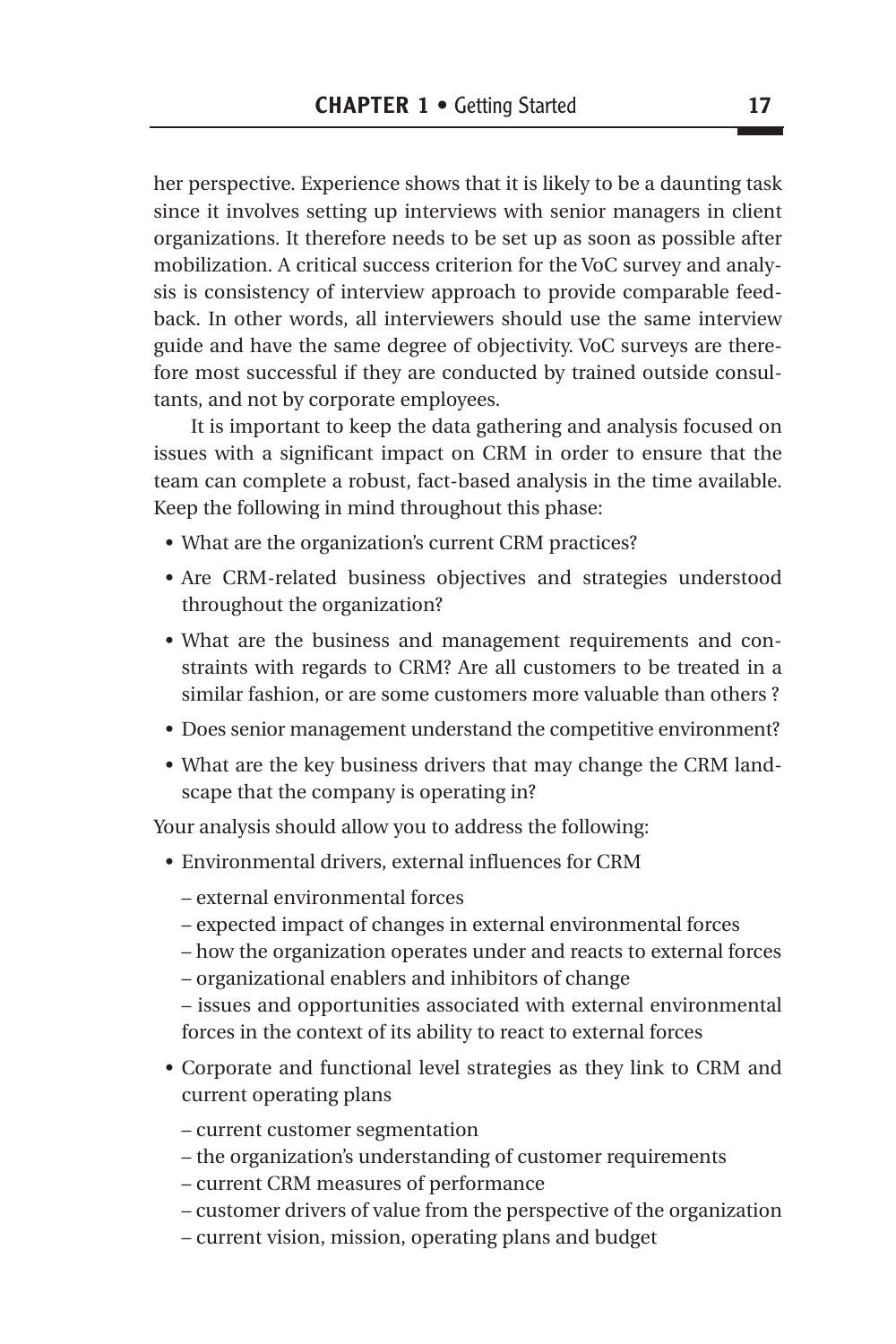- Competitor analysis of market position and CRM capabilities
	- competitor strengths and weaknesses
	- competitor relative financial position
	- competitor analysis
- CRM partnerships and alliances
	- suppliers and strategic business partners and alliance objectives
	- key organizational interfaces
	- issues and opportunities associated with supplier/business partner interfaces
- CRM organizational issues
	- organization map showing business units, services, locations and people
	- CRM governance
- Measurements and rewards (capability)
	- organizational performance management
	- alignment of individual and team performance metrics and rewards to CRM objectives
	- effectiveness of incentive structure in delivery of CRM objectives
- CRM financial baseline
	- High level churn analysis
	- Cost of CRM organization: cost of customer acquisition, cost of customer retention, cost-to-serve

In addition to the above, it is important that the capability of the organization to manage customer interactions across multiple channels and media is assessed. Channels (Internet, kiosks, mobile capabilities or even interactive TV) should not be introduced if the organization cannot maintain them with competent staff and support systems.

Therefore, you must consider the following:

- both current and future channels
- differentiation of access to channels for various customer segments
- ease of access to the existing channels
- differentiation and personalization of the customer experience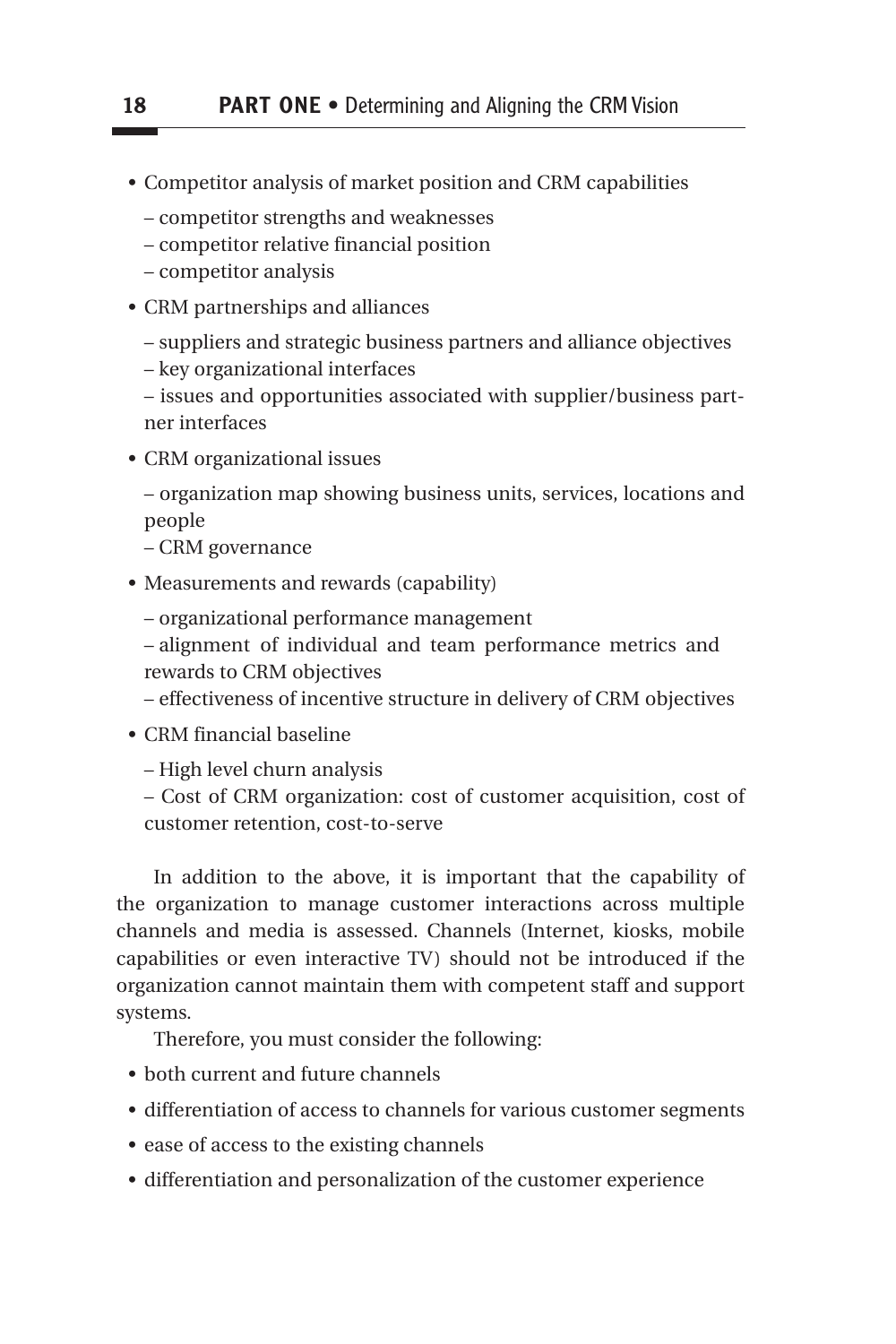- the extent to which the organization understands and reacts to what customers need and expect across all touch points (customer, frontline employee and management perspective)
- how the organization is aligned to meet customer expectations

At the end of this phase, you should then be in a position to create a CRM business context summary, including:

- the case for change
- evaluation of current CRM business context covering market and competitive environment, CRM strategy assessment and CRM business objectives
- detailed customer analysis (customer expectations, major segmentation characteristics and profitability, competitor positioning)
- financial baseline

## 2. Create the Strawman Vision

This phase establishes a shared vision of the future of performance driven CRM in the organization among the organization's senior stakeholders and starts the process of communicating that vision to those who will be impacted by the change. This CRM vision should help the organization to understand the following:

- Which customers should they target?
	- All customers do not have the same current and potential value.
	- Not all customers value a complex relationship.
- How should they deal with rapidly increasing channel fragmentation and media complexity to converse with their customers?

– Rapid changes in delivery channels and new media (e.g., eCommerce) are dramatically increasing the challenges facing both the enterprise and the customer.

• How should they balance quality of experience, cost-to-serve and profitability of the customer?

– Maintaining highly personalized relationships with all customers is expensive and the 80:20 rule applies (80 percent of profits are derived from 20 percent of customers).

– Profitability depends on achieving a level of personalization that is both effective and cost effective.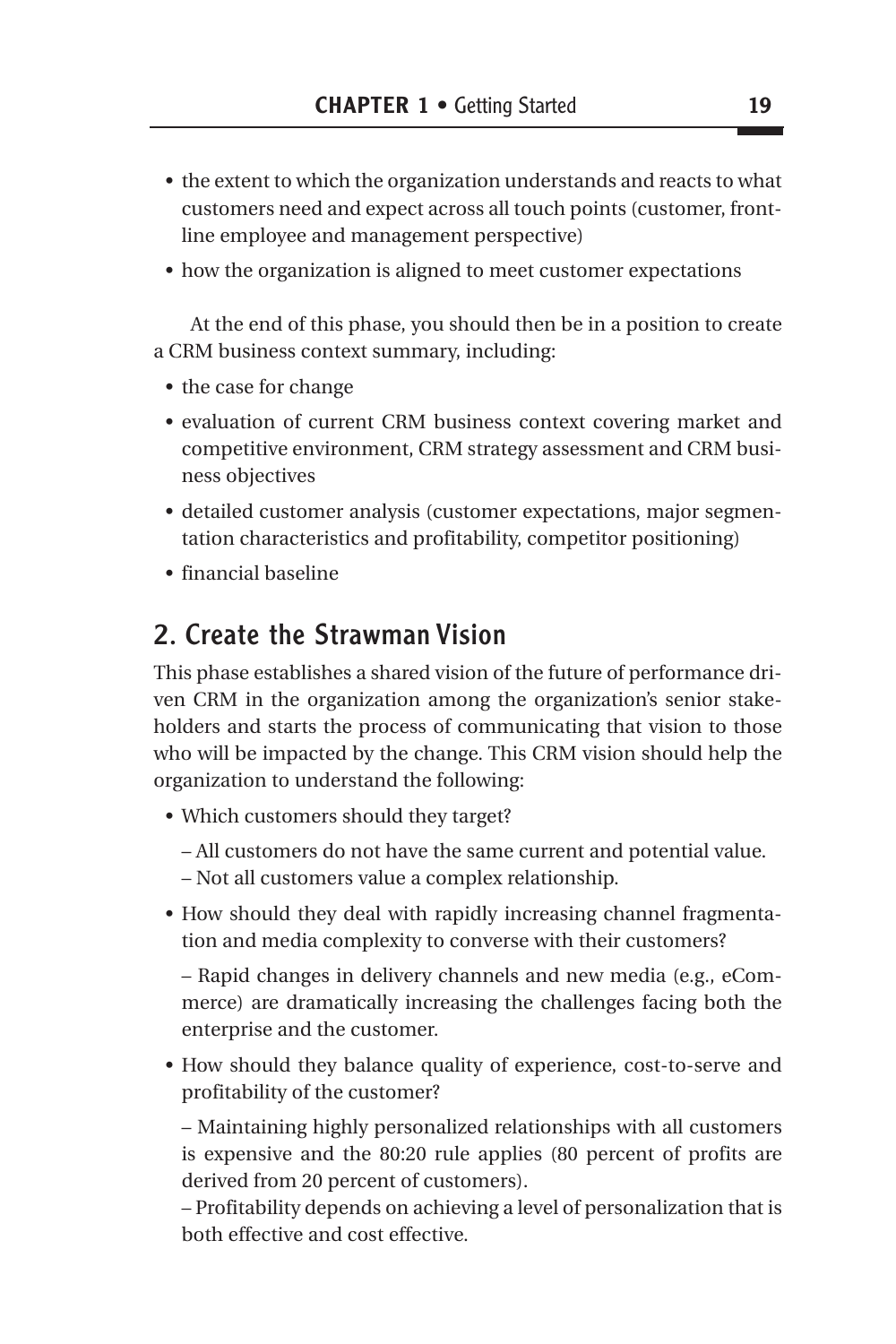• What is the appropriate level of CRM integration for their business?

– It will vary with the transactions and types of relationships that they will have with their clients.

– Integration across channels, media, front and back office systems, functions or business units is expensive.

– Justifiable integration should be the goal.

- What is customer "insight," and how can the organization get and use it? Which information do they need, and where do they get it in order to continuously update the segments, perceptions, needs, delivery/access channels desired by customer and the company's channels to deliver?
- What should they do with unprofitable customers?

– Who are they, how should they be dealt with and, should they deal with them at all?

The CRM vision, should contain a specific time horizon and an articulation of the following questions:

- Why do we need to change (strategic and market justification for the vision)?
- Who will our customers be?
- How will we serve them?
- What will be the benefit for us and them?
- What will the future customer experience look and feel like from their perspective?

## 3. Build the Business Case

This phase provides a structured, repeatable process that aids in achieving and measuring value of the CRM transformation and to build a business case to provide justification for the transformation of the organization. This phase is important because it allows the organization to understand the value of the transformation to itself and its customers, and it builds momentum for change at all levels in the organization.

Here are the key components of the business case:

- Business rationale—Why must the project be done?
- Cost to get to benefits—What are the costs of the change program?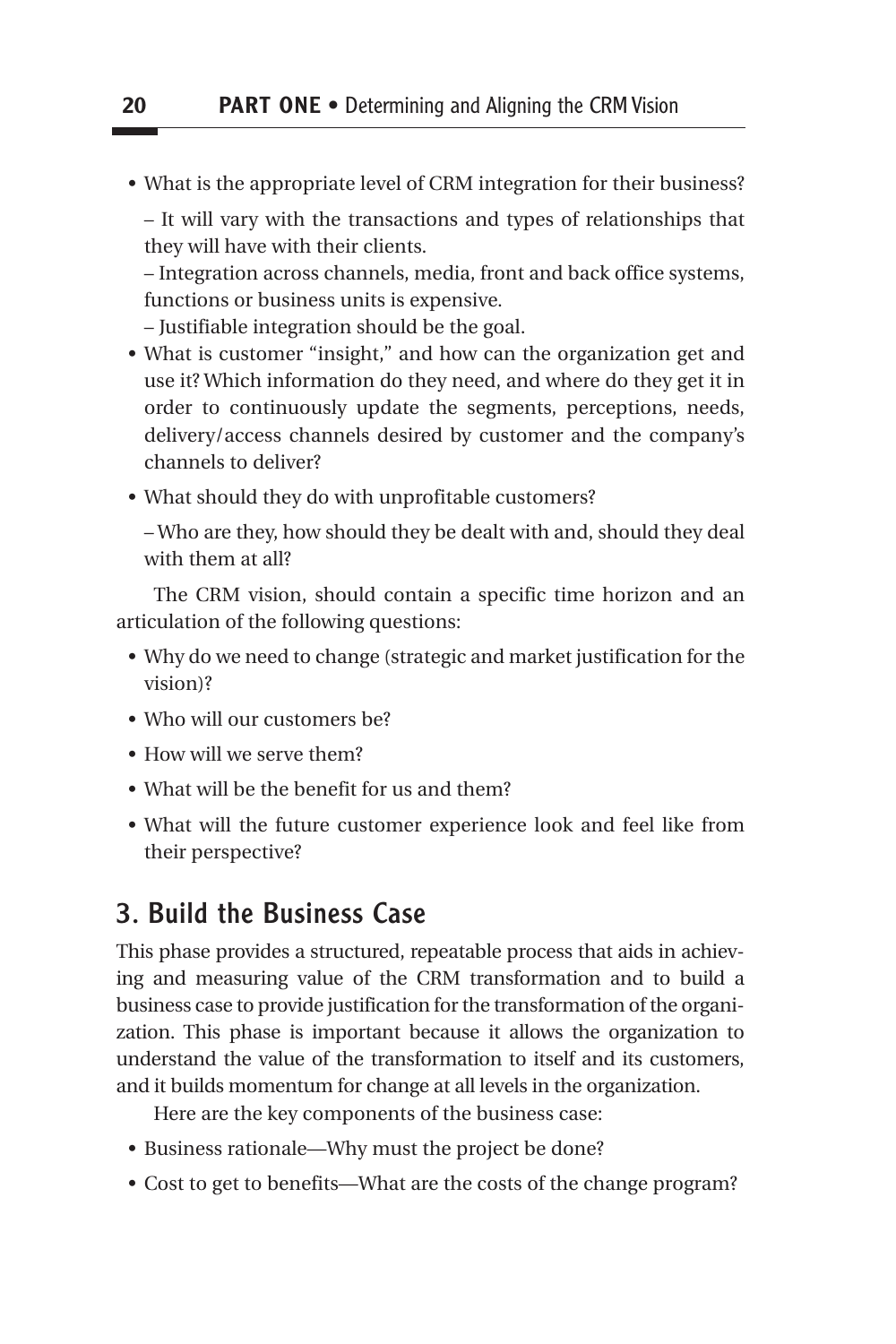- Payback case (ROI)—What is the overall financial impact measured in payback period, discounted cash flows or internal rate of return?
- Risk analysis—What are the areas of risk and the possible impact of failure, and how are the risks to be managed?

Traditional return on investment (ROI) valuation methods, such as discounted cash flows (DCF) or internal rate of return (IRR), should be used to value the individual projects in the overall CRM program. In order to gain a mandate to proceed, it is critical that all the significant elements of benefit have a business owner, someone who is watching over them.

#### 4. Prioritize, Plan and Transform

This phase creates a program of change that consists of a series of prioritized projects and initiatives that will enable the organization to deliver its CRM vision. Each project will have defined scope, staffing requirements and a distinct approach.

Tight coordination with the third phase above of the CRM vision is required since justification for prioritization is based on the relative importance of each activity to help achieve the business case. Therefore it is important to do the following:

- 1. Identify, validate and prioritize projects that will deliver organizational transformation to support the CRM vision.
	- a) Establish projects to support identified programs.
		- i) Define and scope projects.
		- ii) Validate that projects address desired capabilities and identified gaps.
		- iii) Confirm projects with project sponsors.
		- iv) Finalize scope of projects.
		- v) Estimate and cost projects.
	- b) Determine and apply prioritization framework.
		- i) Assess prioritization criteria.
		- ii) Develop criteria weighting.
		- iii) Apply prioritization criteria.
		- iv) Summarize scoring.
		- v) Validate prioritization results.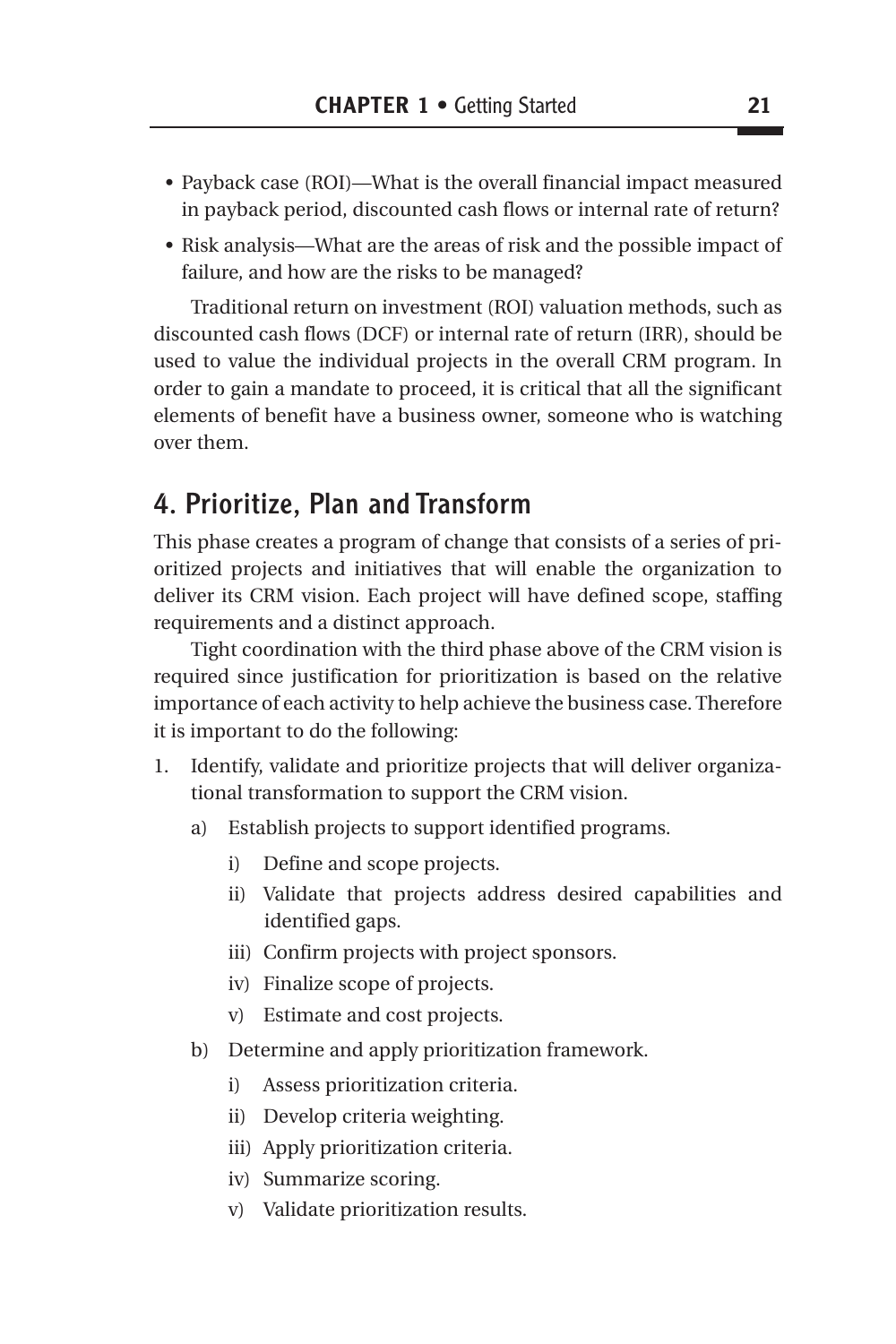- 2. Mobilize quick wins (activities that can be accomplished within three months) and implementation of interim solutions (those that may be replaced or discarded when the long-term solution is in place).
- 3. Define and mobilize a program to deliver the projects as a single, integrated entity, including:
	- a) timing/staging of projects
	- b) structure, governance and reporting
	- c) sponsorship and stakeholder management
	- d) implementation road map
	- e) benefits tracking
	- f) overall costing
- 4. Lastly, it is important that you create a CRM transformation program definition document including:
	- a) prioritized list of defined CRM projects
	- b) future CRM governance
	- c) implementation road map
	- d) project and program plans (milestone plans with activity level plans to first milestone)
	- e) resource requirements
	- f) estimated cost
	- g) estimated time frame for execution
	- h) expected benefits
	- i) fit into overall CRM program and CRM vision
	- j) alignment to business objectives

That's it—and you thought that CRM vision was just a statement that is put on a wall!